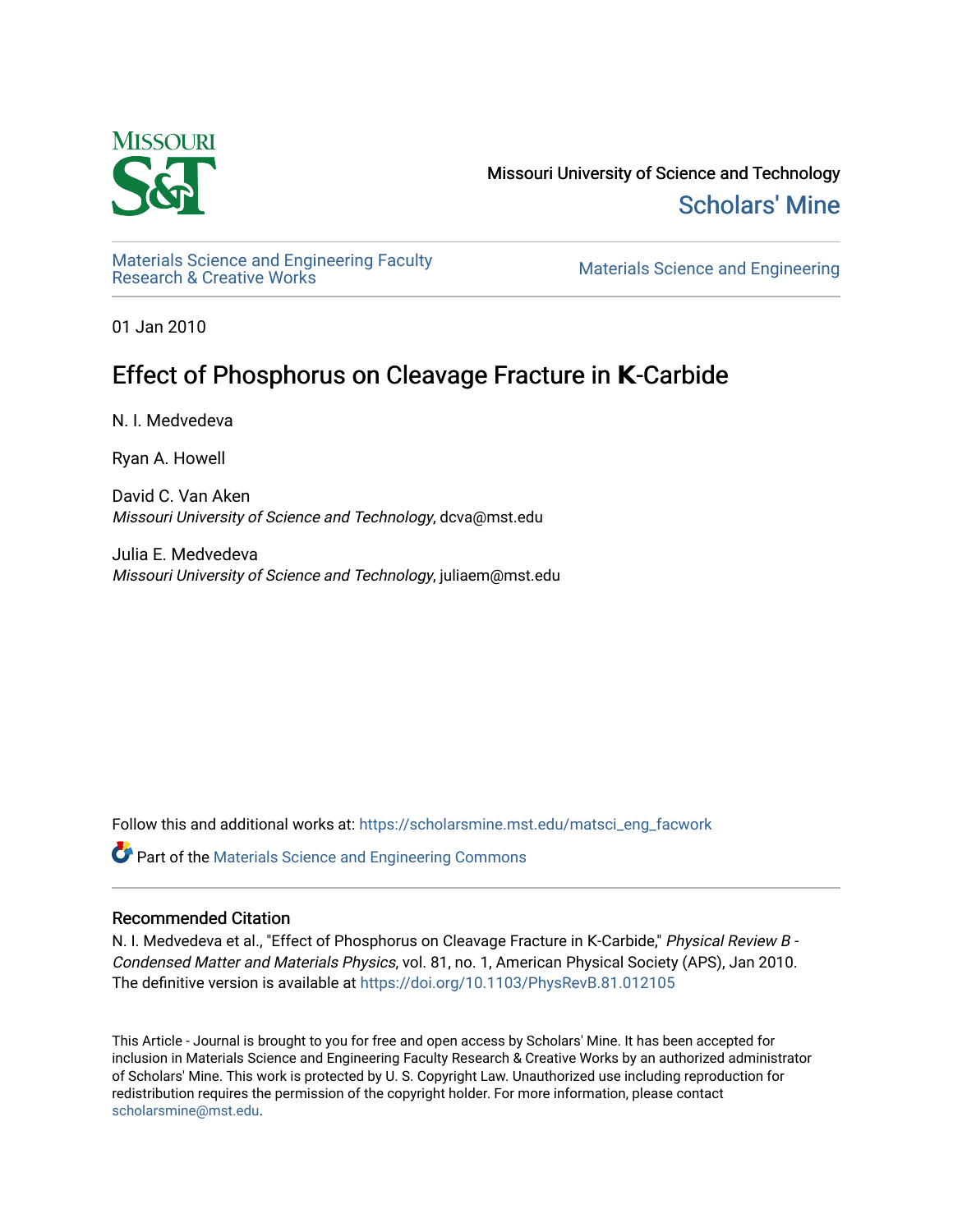## Effect of phosphorus on cleavage fracture in  $\kappa$ -carbide

N. I. Medvedeva, <sup>1,2</sup> R. A. Howell, <sup>2</sup> D. C. Van Aken, <sup>2</sup> and J. E. Medvedeva<sup>2</sup>

1 *Institute of Solid State Chemistry, Yekaterinburg, Russia*

2 *Missouri University of Science and Technology, Rolla, Missouri 65409, USA*

Received 19 October 2009; revised manuscript received 23 December 2009; published 29 January 2010-

To understand the origin of cleavage fracture which dominates in Fe(Mn)-Al-C alloys at a high phosphorus concentration, we performed first-principles study of the phosphorus effect on ideal cleavage energy and critical stress in  $\kappa$ -carbide, Fe<sub>3</sub>AlC, a precipitate in the austenitic alloys. We find that phosphorus has higher solubility in Fe<sub>3</sub>AlC than in  $\gamma$ -Fe and sharply reduces the cleavage characteristics of  $\kappa$ -carbide. We show that strong anisotropy of the Fe-P bonds in  $Fe<sub>3</sub>(Al, P)C$  under tensile stress, leads to the appearance of large structural voids and may facilitate crack nucleation.

DOI: [10.1103/PhysRevB.81.012105](http://dx.doi.org/10.1103/PhysRevB.81.012105)

PACS number(s): 71.20.Be, 62.20.mm

Cubic ternary carbide  $Fe<sub>3</sub>AlC$  (known as  $\kappa$ -carbide) precipitates in austenitic Fe-Al-C and Fe-Mn-Al-C alloys and plays an important role in age hardening properties. $1-8$  The lightweight steels with high manganese content exhibit ultrahigh strength and excellent formability and are attractive for a wide range of applications.<sup>7,[9–](#page-4-3)[12](#page-4-4)</sup> The improved properties originate from the addition of aluminum that reduces the density of conventional Fe-Mn-C austenitic steels and produces an age hardenable steel. These alloys contain primary austenite (greater than 90%) and regularly distributed  $\kappa$ -carbide, which is coherent to the austenite matrix and precipitates when the aluminum and carbon contents exceed 5% and  $0.3\%$ , respectively.<sup>5,[7](#page-4-2)</sup> Homogenous precipitation and dispersion of  $\kappa$ -carbide are the main mechanisms of hardening in these aluminum containing austenitic steels.

Impurities, even at a small concentration, may significantly affect the mechanical properties of the iron-based alloys. Among them is phosphorus which is known to reduce the toughness and ductility in high-strength iron steels due to the grain boundary embrittlement. The microscopic mechanism of phosphorus intergranular embrittlement is well studied in  $\alpha$ -Fe, where phosphorus has a very low solubility in the bulk and a great propensity for segregation at grain boundaries.<sup>13–[17](#page-4-7)</sup> Recent investigations of the cast Fe-Mn-Al-C alloys $8-10$  also reveal a correlation of the toughness degradation with phosphorus content. However, not only intergranular failure but also transgranular cleavage fracture was observed in these alloys. The cleavage fracture is favored with increasing phosphorous content and the ductile to brittle transition occurs above the room temperature for P concentration  $>0.04\%$ . Similar fracture behavior has been found in wrought Fe-Mn-Al-C alloys, where alloy transitioned from ductile fracture to transgranular cleavage and finally to intergranular failure with increasing aging temperature[.2](#page-4-9) A mixed mode of intergranular and transgranular cleavage was also observed<sup>6</sup> for the  $0.006\%$  phosphorus containing quenched Fe-Mn-Al-C alloys, whereas the transgranular cleavage is a dominant fracture mode in high phosphorus alloys (0.07%). Cleavage crack in steels is usually believed to initiate in the brittle precipitates such as carbides. Indeed, cleavage fracture was not observed in the austenitic alloys with suppressed degree of  $\kappa$ -carbide ordering, and so it was suggested<sup>6[,9](#page-4-3)[,10](#page-4-8)</sup> that crack nucleation originates in

 $\kappa$ -carbide, however, the role of phosphorus in cleavage fracture was not understood.

In this study we focus on the microscopic origin of the phosphorus-induced cleavage fracture in  $\kappa$ -carbide. First, we calculated the solution enthalpy of phosphorus in various substitutional sites and predict its preferred location in bulk Fe3AlC. Because the Fe-Mn-Al-C steels are primary austenite, it is important to know the phosphorus distribution between  $\kappa$ -carbide and austenite matrix. Therefore, we also estimated the solution enthalpy of phosphorus in  $\gamma$ -Fe and compared the results with those for Fe3AlC, that allows us to predict the phosphorus spatial partitioning between these fcc phases.

To understand the role of phosphorus in transgranular brittle fracture, we calculated the cleavage parameters for Fe3AlC with and without phosphorus. First-principles atomistic simulations of cleavage fracture are informative to establish the failure mechanism and they have been successfully used for studying the brittle fracture of metals, carbides, and intermetallics.<sup>18[–26](#page-4-12)</sup> To simulate crack formation, the cleavage characteristics (the ideal cleavage energy and critical stress) are determined under the rigid cleaving of crystal. Essentially, the first-principles atomistic approach allows one to relate the cleavage process with the electronic properties and chemical bonding, thus providing the microscopic reasons for brittle fracture.

First-principles calculations were performed by using the projector augmented waves method as implemented in the Vienna *ab initio* simulation package<sup>27[,28](#page-4-14)</sup> with the generalized gradient approximation for the exchange-correlation energy.<sup>29</sup> We carried out nonmagnetic (NM) and spinpolarized calculations, the local magnetic moments were estimated through the integration over the atomic spheres with the appropriate radii. We used a kinetic-energy cutoff of 350 eV and the *k*-point sampling that get the converged total energies within 0.01 eV/cell for each case. In particular, the  $12 \times 12 \times 12$  *k* mesh was taken for pure Fe<sub>3</sub>AlC and  $\gamma$ -Fe phases, while for supercells modeling the substituted phases, cleavage, and tensile properties we used the  $6\times6\times6$ ,  $12 \times 12 \times 6$ , and  $6 \times 6 \times 6$  *k* meshes, respectively.

The  $\kappa$ -carbide, Fe<sub>3</sub>AlC, has the E<sub>21</sub> crystal structure,<sup>30</sup> where aluminum occupies the  $(0,0,0)$  position, iron is in the  $(\frac{1}{2}, \frac{1}{2}, 0)$  position, and carbon is located at the center octahe-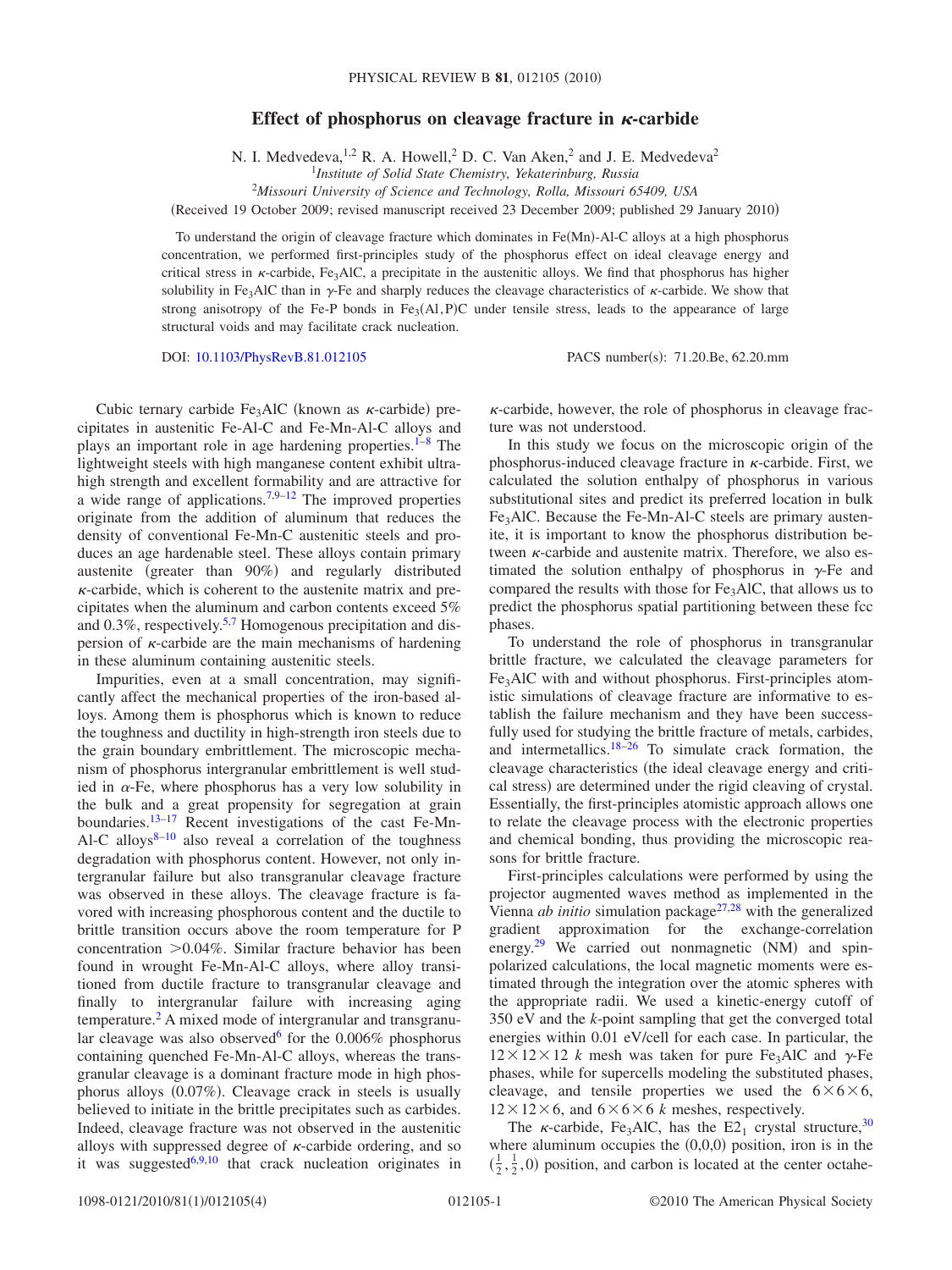dral site  $(\frac{1}{2}, \frac{1}{2}, \frac{1}{2})$ . Our calculations show the ground state of Fe<sub>3</sub>AlC to be ferromagnetic (FM) with an equilibrium lattice parameter of 3.753 Å, while the nonmagnetic state has the total energy higher by 0.1 eV/cell and the lattice parameter of 3.733 Å. The obtained results are in a good agreement with the experimental data  $[3.78 \text{ Å } (\text{Ref. } 31)]$  $[3.78 \text{ Å } (\text{Ref. } 31)]$  $[3.78 \text{ Å } (\text{Ref. } 31)]$  and previous theoretical results:  $3.78<sup>32</sup>$ ,  $3.75<sup>33</sup>$  and  $3.76$  Å.<sup>34</sup> The local magnetic moment of iron is about  $1.0\mu_B$  that agrees with the calculated value of  $1.12\mu_\text{B}^{34}$  $1.12\mu_\text{B}^{34}$  $1.12\mu_\text{B}^{34}$  A comparison of the magnetic properties in Fe<sub>3</sub>AlC with those in Fe<sub>3</sub>Al,<sup>33–[36](#page-4-21)</sup> where the magnetic moment is twice larger, demonstrates that it is carbon that sharply reduces the magnetization in the Fe-Al-C system.

 $\gamma$ -Fe has a complex magnetic phase diagram. Within the temperatures of thermodynamic stability  $(1184–1665 \text{ K})$  $\gamma$ -Fe is paramagnetic, while the spin-spiral antiferromagnetic structure was found for the Fe precipitates in a Cu matrix. $37$ Theoretical studies predict a competition between the ferromagnetic and antiferromagnetic (collinear and spin-density wave) structures, which differ only slightly in the total energy and volume[.38](#page-4-23)[–40](#page-4-24) For our calculations we choose the ferromagnetic high-spin (HS) state which has the largest lattice constant  $(3.65 \text{ Å})$  among the magnetic structures and, hence, provides a better mismatch between fcc  $Fe<sub>3</sub>AIC$  and  $\gamma$ -Fe phases. Our goal is to estimate the solution enthalpy of nonmagnetic impurity, and we expect little sensitivity of the binding energy on the magnetic states, which differ in energy by less than 60 meV/atom.<sup>38[–40](#page-4-24)</sup> We note that the ferromagnetic state was used to study the carbon diffusivity in  $\gamma$ -Fe.<sup>41</sup> For the cubic FM/HS state, we obtained the equilibrium lattice parameter of 3.64 Å and the local magnetic moment of  $2.52\mu_B$ , which both are in good agreement with previous *ab initio* calculations.<sup>41,[42](#page-4-26)</sup>

First, we determined the energetically preferred location of phosphorus in bulk Fe<sub>3</sub>AlC. We compared the solution enthalpy,  $\Delta H_s$ , for the substituted phosphorus at Fe(P<sub>Fe</sub>), Al(P<sub>Al</sub>), or C(P<sub>C</sub>) site in the 40-atom ( $2 \times 2 \times 2$ ) supercells, where the lattice parameters and all atom positions were optimized. The same supercell size, cutoff, and *k*-points mesh were used for the undoped and substituted systems to make the comparison of energies more precise. The value of  $\Delta H_s$ was estimated as the total-energy difference for supercell with phosphorus and ideal supercell taking into account the corresponding P substitution for Fe, Al, or C atom

$$
\Delta H_s(P_{Fe}) = E(Fe_{23}PAl_8C_8) - E(Fe_{24}Al_8C_8)
$$

$$
- [E(P) - E(Fe)],
$$

$$
\Delta H_s(P_{Al}) = E(Fe_{24}PAl_7C_8) - E(Fe_{24}Al_8C_8)
$$

$$
- [E(P) - E(Al)],
$$

$$
\Delta H_{\rm s}({\rm P}_{\rm C})= \big[ E({\rm Fe}_{24}{\rm PAI}_{8}{\rm C}_{7})-E({\rm Fe}_{24}{\rm Al}_{8}{\rm C}_{8})- \big[E({\rm P})-E({\rm C})\big],
$$

where for  $E(A)$  we choose the energies of  $A = Fe$ , Al, C, or P metals in the bcc, fcc, graphite, and rhombic (black phosphorus) structures, respectively. It should be noted that the interstitial octa-site in  $Fe<sub>3</sub>AIC$  is occupied by carbon atom. The solution enthalpy of substitutional and interstitial phos-

<span id="page-2-0"></span>TABLE I. Phosphorus substitution in  $Fe<sub>3</sub>AIC$ : solution enthalpy  $\Delta H_s$ , lattice parameter *a*, distances between P and the nearest  $Fe(R_{Fe-P})$  or C atoms  $(R_{C-P})$ .

|                                      | $\Delta H_s$<br>(eV) | a<br>Ā) | $R_{\text{Fe-P}}$<br>$\rm (\AA)$ | $R_{C-P}$<br>$\rm \AA$ |
|--------------------------------------|----------------------|---------|----------------------------------|------------------------|
| Fe <sub>3</sub> AIC: P <sub>Fe</sub> | 2.40                 | 3.758   | 2.66                             | 1.96                   |
| Fe <sub>3</sub> AIC: P <sub>A1</sub> | 0.67                 | 3.752   | 2.58                             |                        |
| Fe <sub>3</sub> AIC: P <sub>C</sub>  | 1.22                 | 3.797   | 2.02                             |                        |
| $\gamma$ -Fe: $P_{Fe}$               | 2.43                 | 3.621   | 2.53                             |                        |
| $\gamma$ -Fe: P <sub>int</sub>       | 5.21                 | 3.654   | 2.07                             |                        |

phorus in  $\gamma$ -Fe (which was modeled by using a 32-atom supercell) was calculated as

$$
\Delta H_{\rm s} = [E(\text{Fe}_{31} + \text{P}) - E(\text{Fe}_{32}) - E(\text{P}) + E(\text{Fe})]
$$

and

$$
\Delta H_{\rm s} = [E(\text{Fe}_{32} + \text{P}) - E(\text{Fe}_{32}) - E(\text{P})],
$$

respectively. For interstitial phosphorus we considered the octahedral position, which is more favorable for light impurities in  $\gamma$ -Fe than the tetra-site.<sup>41,[43](#page-4-27)</sup> The calculated enthalpies for phosphorus in magnetic  $Fe<sub>3</sub>AlC$  and  $\gamma$ -Fe are given in Table [I](#page-2-0) along with the optimized lattice parameters and the distances between P and its nearest atoms. We found that the P substitution for Al does not change the lattice parameter, whereas P substituted in C position increases the lattice parameter in accord with their atomic-size difference. All substitutions reduce the magnetization to  $0.84\mu_{\rm B}$ ,  $(P_{\rm Al})$ ,  $0.93\mu_{\rm B}$  $(P_C)$ , and  $0.78\mu_B$   $(P_{Fe})$ .

Relaxation of the nearest atoms around phosphorus is inward for P at the Al site and outward for P substituting for the Fe or C atoms. For the Al, Fe, and C substitutions, the change in the distances between P and its nearest atoms is 2.8%  $(R_{\text{Fe-Al}})$ , 4.4%  $(R_{\text{C-P}})$ , and 7.6%  $(R_{\text{Fe-P}})$ , respectively, as compared to those in ideal Fe<sub>3</sub>AlC. Thus, the smallest structural relaxation occurs for P substituted at Al site. Solution enthalpy is positive for all substitutions, and the lowest value corresponds to the phosphorus substitution for Al in Fe<sub>3</sub>AlC. In this case the nearest twelve Fe atoms are shifted toward the P atom and form the strong covalent Fe-P bonds. Phosphorous substitutions for either C or Fe atoms are less stable (Table [I](#page-2-0)) and these sites are unlikely for phosphorus.

In austenite, phosphorus prefers the substitutional site, while the solution enthalpy of the interstitial octa-position is larger by 2.8 eV (Table [I](#page-2-0)). Similar result was obtained for phosphorus in bcc Fe, where the energy difference between the substitutional and octa-interstitial sites was estimated to be about 3 eV.<sup>36,[44](#page-4-28)</sup> The lattice parameter decreases by  $0.5\%$ for the considered phosphorus concentration of 3 at. % and the nearest Fe atoms around substituted phosphorus in  $\gamma$ -Fe are shifted by −1.7% compared to the unrelaxed distance. The binding energies for P substituted for Fe are similar to those in  $\kappa$ -carbide (Table [I](#page-2-0)), but for the preferred phosphorus sites  $(P_{\text{Al}}$  in Fe<sub>3</sub>AlC) they differ significantly because the Fe-Fe bonds in  $\gamma$  Fe are much stronger than the Fe-P bonds[.44](#page-4-28) Thus, we conclude that phosphorus in the Fe-Al-C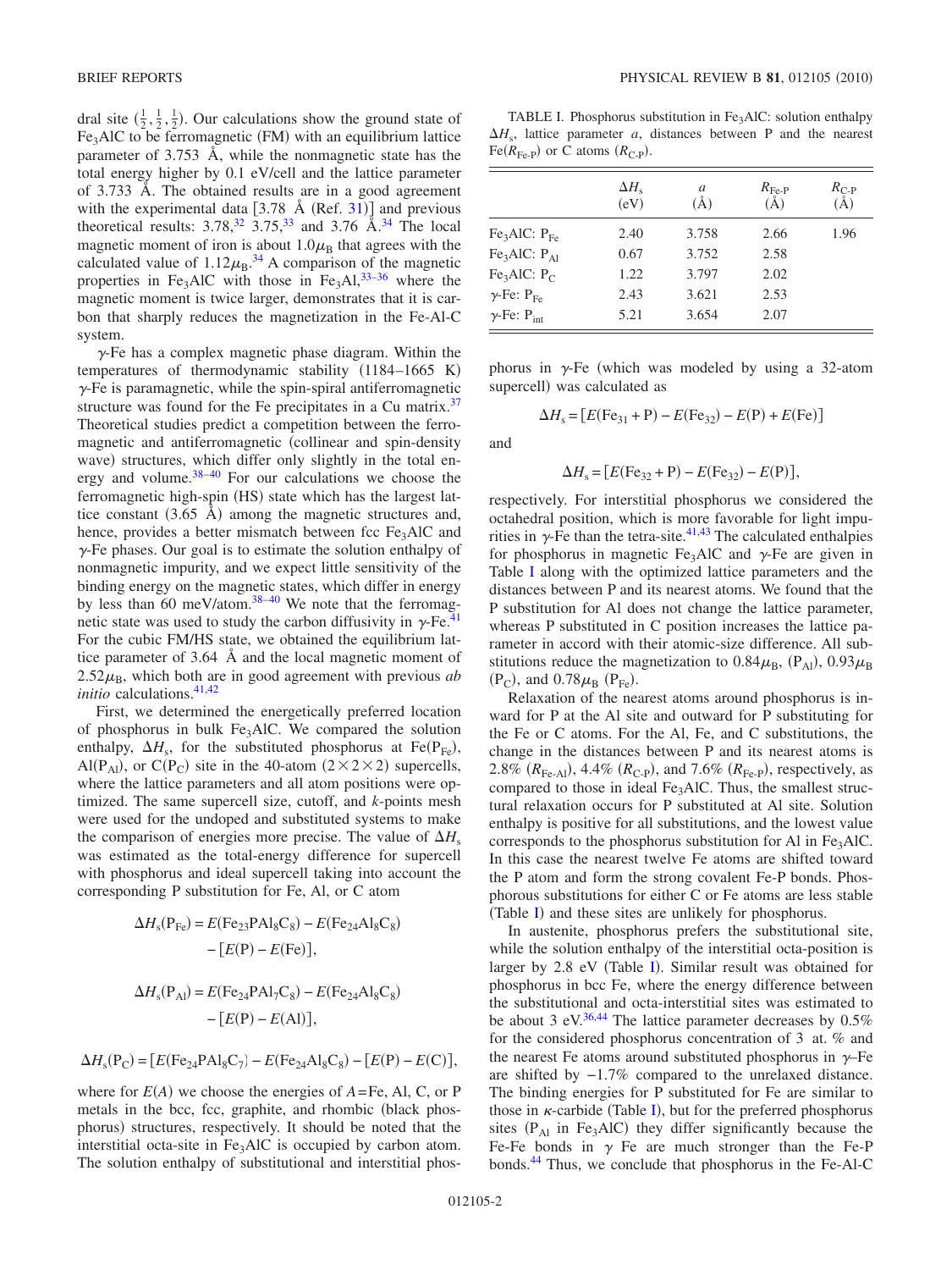<span id="page-3-0"></span>

FIG. 1. Cleavage energies,  $G_C(x)$ , (solid line is the UBER fit) and cleavage stress  $\sigma(x)$  (dotted line) versus cleavage separation in  $Fe<sub>3</sub>AIC$  and  $Fe<sub>3</sub>(Al, P)C$ .

alloys is most likely incorporates in  $\kappa$ -carbide, but not in austenite matrix. Below consider how phosphorus substituted for the most stable Al site in  $\kappa$ -carbide affects the cleavage fracture properties.

According to Griffith model, the intrinsic cleavage fracture takes place (or brittle cleavage propagates) when the mechanical energy of the loading stress exceeds the ideal cleavage energy  $G_C$  which is defined as the energy necessary to separate crystal into two semi-infinite parts. The dependence  $G_C(x)$ , where *x* is the separation distance between two crystal blocks, is fitted by the universal binding energy relation (UBER)  $G_C(x) = G_C[1 - (1 + x) \exp(-x)], x = u / \lambda.$  The ideal cleavage stress may be calculated as  $\sigma(x) = dG_C(x)/dx$ , so that the parameter  $\lambda$  defines the distance which corresponds to the maximum stress  $\sigma_{\text{max}}$ . We modeled the (001) cleavage in Fe<sub>3</sub>AlC (the  ${100}$  cleavage plane was inferred from the dendrite patterns produced by the fracture path<sup> $6$ </sup>) by the repeated slab consisting of 12 layers and separated by a variable distance *x*. For the case of ideal brittle cleavage, no relaxation was allowed in the atomic positions after cleaving. Taking into account the structural relaxation after cleavage may overestimate sufficiently the critical cleavage stress, as it was shown recently[.26](#page-4-12)

Cleavage energies  $G_C(x)$  and stress  $\sigma(x)$  versus cleavage separation between the  $(001)$  layers in nonmagnetic Fe<sub>3</sub>AlC are shown in Fig. [1,](#page-3-0) where  $x=0$  corresponds to the equilibrium interlayer distance in bulk. The results of UBER fit give the cleavage energy  $G_C$  and ideal critical stress  $\sigma_{\text{max}}$  of 5.04 J/m<sup>2</sup> and 40 GPa, respectively. Separation distance,  $\lambda$ , is 0.46 Å that corresponds to the ideal strain of 12%. We found that the ideal cleavage parameters are only slightly lower than, for example, those for FeAl  $(5.96 \text{ J/m}^2 \text{ and } 44$ GPa).<sup>[23](#page-4-29)</sup> To find how phosphorus affects the cleavage failure in Fe<sub>3</sub>AlC, we assumed that crack is initiated in the plane with substituted impurity. Similar repeated slab construction from twelve  $(001)$  layers separated by a variable distance *x* was used to model the effect of P on the ideal cleavage characteristics. Phosphorus was placed at the Al site on one of the cleaving surfaces. Such arrangement corresponds to a 50% covering of the (001) surface by phosphorus and impurity concentration of 0.33 at. % in bulk. This concentration is certainly higher than that used in alloys, however, such a high-impurity concentration allows one to capture the local

<span id="page-3-1"></span>

FIG. 2. The in-plane (open circles) and out-of-plane (filled circles) Fe-P distances as a function of tensile strain along  $\langle 001 \rangle$  in  $Fe<sub>3</sub>(Al, P)C$ . Dash line represents the out-of-plane Fe-P distance for the stretched lattice with no atomic relaxation.

effect near impurity and better understand the observed trends. Our results (Fig. [1](#page-3-0)) show that phosphorus sharply decreases the ideal cleavage energy and the ideal cleavage stress, which we obtained for NM state to be  $2.76$  J/m<sup>2</sup> and 22 GPa, respectively, and they are  $2.25$  J/m<sup>2</sup> and 17 GPa for FM state. These values are half of those for ideal  $Fe<sub>3</sub>AIC$ without P.

Magnetism is known to strongly affect the surface energy.<sup>[45](#page-4-30)</sup> For both Fe<sub>3</sub>AlC and Fe<sub>3</sub>(Al, P)C, our spinpolarized calculations give a smaller  $G_C$  by about 20% as compared to the nonmagnetic states. The reduction is mainly due to the total-energy difference, whereas the lattice parameters for magnetic state increase by only 0.5%. We also find that the magnetic moment on iron atoms in the cleaved layers demonstrates the Friedel's oscillations with almost twice larger values for the outermost surface layers (namely,  $1.8\mu_B$ ) and  $2.0\mu_B$  for iron on the Fe-C and Fe-Al terminated surfaces, respectively, whereas the Fe magnetic moment in bulk is  $1.0\mu_{\rm B}$ ).

In order to understand the reason for the reduced cleavage characteristics, we modeled the tensile strain along the  $\langle 001 \rangle$ direction by changing the  $c/a$  ratio in Fe<sub>3</sub>AlC and  $Fe<sub>3</sub>(Al, P)C$ . All atoms in supercell were allowed to relax in the stretched structures. We found that the relaxation plays a crucial role in the local geometry of the nearest and nextnearest atoms around phosphorus. First, phosphorus significantly enhances the anisotropy of the Fe-P bonds in  $Fe<sub>3</sub>AIC$ under tensile stress. The in-plane and out-of-plane Fe-P distances decrease and increase, respectively, more sharply than it is expected for strained  $Fe<sub>3</sub>AlC$  without P (dash line in Fig. [2](#page-3-1)). For the large tensile deformation  $(>15\%)$ , the in-plane Fe-P distances approach the value which corresponds to the molecular Fe-P systems  $(2.1 \text{ Å})$ , while the out-of-plane Fe-P distances are significantly larger than the unrelaxed distance in the stretched crystal. Furthermore, the outward relaxation of the out-of-plane Fe atoms strongly weakens the Fe-Fe and Fe-Al bonds between the nearest and next nearest (001) layers [Figs.  $3(a)$  $3(a)$  and  $3(b)$ ]. As a result, these bonds accommodate a larger strain than the bonds between the other (001) layers. We suggest that manganese may enhance the embrittling effect of phosphorus due to formation of the strong in-plane Mn-P bonds, $^{14}$  whereas oversized impurities (e.g.,